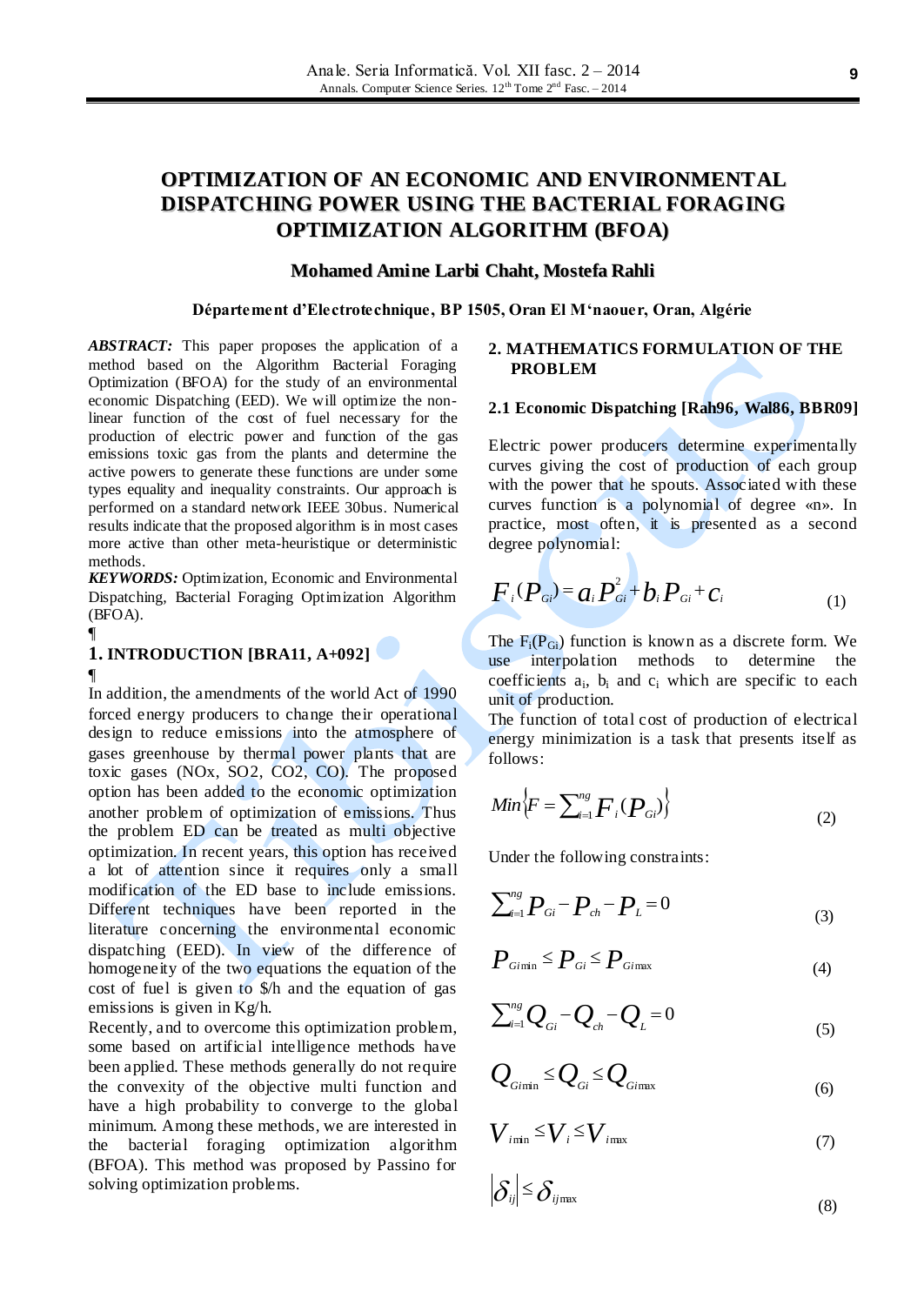This problem with all these constraints is difficult to achieve for a large network with usually multiple nodes and interconnection lines, therefore it is necessary to simplify the problem.

We omitted the constraints (7) and (8), assuming that all nodes have roughly the same voltage module and phase.

The constraints (5) and (6) can be neglected, given that reactive power does not have a significant influence on the cost function.

The expression of loss of transmission on the basis of generated power is given by:

$$
P_{L} = \sum_{i=1}^{n_{g}} \sum_{j=1}^{n_{g}} P_{Gi} B_{ij} P_{Gj}
$$
 (9)

# **2.2 Environmental Dispatching [Rah96, Gue04, BBR09]**

The problem of environmental dispatching is to minimize the emission of gas from the power plants function. It can be described as follows:

$$
Min\left\{E=\sum_{i=1}^{n_g}E_i(P_{Gi})\right\}
$$
 (10)

$$
E_i(P_{Gi}) = \alpha_i P_{Gi}^2 + \beta_i P_{Gi} + \gamma_i \text{ (kg/h)}
$$
 (11)

under the constraints given by equations (3) and (4).  $E_i(P_{Gi})$  is the function of emissions and  $\alpha_i$ ,  $\beta_i$  and  $\delta_i$ are characteristic emission factors attached to each production group.

Where:

Fi: Cost of production of the unit i function.

Ei: Function of unity i emission rates

ng: number of generators for production.

PGi: Active power produced by the unit i.

QGi: Reactive power produced by the unit i.

PCh: Consumed total active power.

QCh: consumed total reactive power.

PL: Total losses active transmission.

 $Q_L$ : Total losses reactive transmission.

P<sub>Gi min</sub> and P<sub>Gi max</sub>: active power minimum and maximum of the generator i.

QGi min etQGi max: reactive power minimum and maximum of the generator i.

### **3. THE BACTERIA FORAGING OPTIMIZATION ALGORITHM [SR10, D+09, D+08, T+06]** ¶

# During foraging of the real bacteria, locomotion is achieved by a set of tensile flagella. Flagella help an E.coli bacterium to tumble or swim, which are two basic operations performed by a bacterium at thetime of foraging. When they rotate the flagella in the

clockwise direction, each flagellum pullson the cell. That results in the moving of flagella independently and finally the bacterium tumbles withlesser number of tumbling whereas in a harmful place it tumbles frequently to find a nutrient gradient.

Moving the flagella in the counterclockwise direction helps the bacterium to swim at a very fast rate.In the above-mentioned algorithm the bacteria undergoes chemotaxis, where they like to move towardsa nutrient gradient and avoid noxious environment. Generally the bacteria move for a longer distancein a friendly environment. Fig 1 depicts how clockwise and counter clockwise movement of abacterium take place in a nutrient solution.



**Figure 1. Swim and tumble of a bacterium**

When they get food in sufficient, they are increased in length and in presence of suitable temperature they break in the middle to from an exact replica of itself. This phenomenon inspired Passino to introduce an

event of reproduction in BFOA.

Due to the occurrence of sudden environmental changes or attack, the chemotactic progress may be destroyed and a group of bacteria may move to some other places or some other may be introduced in the swarm of concern. This constitutes the event of elimination-dispersal in the real bacterial population, where all the bacteria in a region are killed or a group is dispersed into a new part of the environment.

Let us define a chemotactic step to be a tumble followed by a tumble or a tumble followed by a run.

Let  $j$  be the index for the chemotactic step. Let  $k$  be the index for the reproduction step. Let *l* be theindex of the elimination-dispersal event. Also let

*p*: Dimension of the search space,

*S*: Total number of bacteria in the population,

*N<sub>c</sub>*: The number of chemotactic steps,

*Ns*: The swimming length.

*N<sub>re</sub>*: The number of reproduction steps,

*N<sub>ed</sub>*: The number of elimination-dispersal events,

*Ped*: Elimination-dispersal probability,

*C(i)*: The size of the step taken in the random direction specified by the tumble.

Below we briefly describe the four prime steps in BFOA.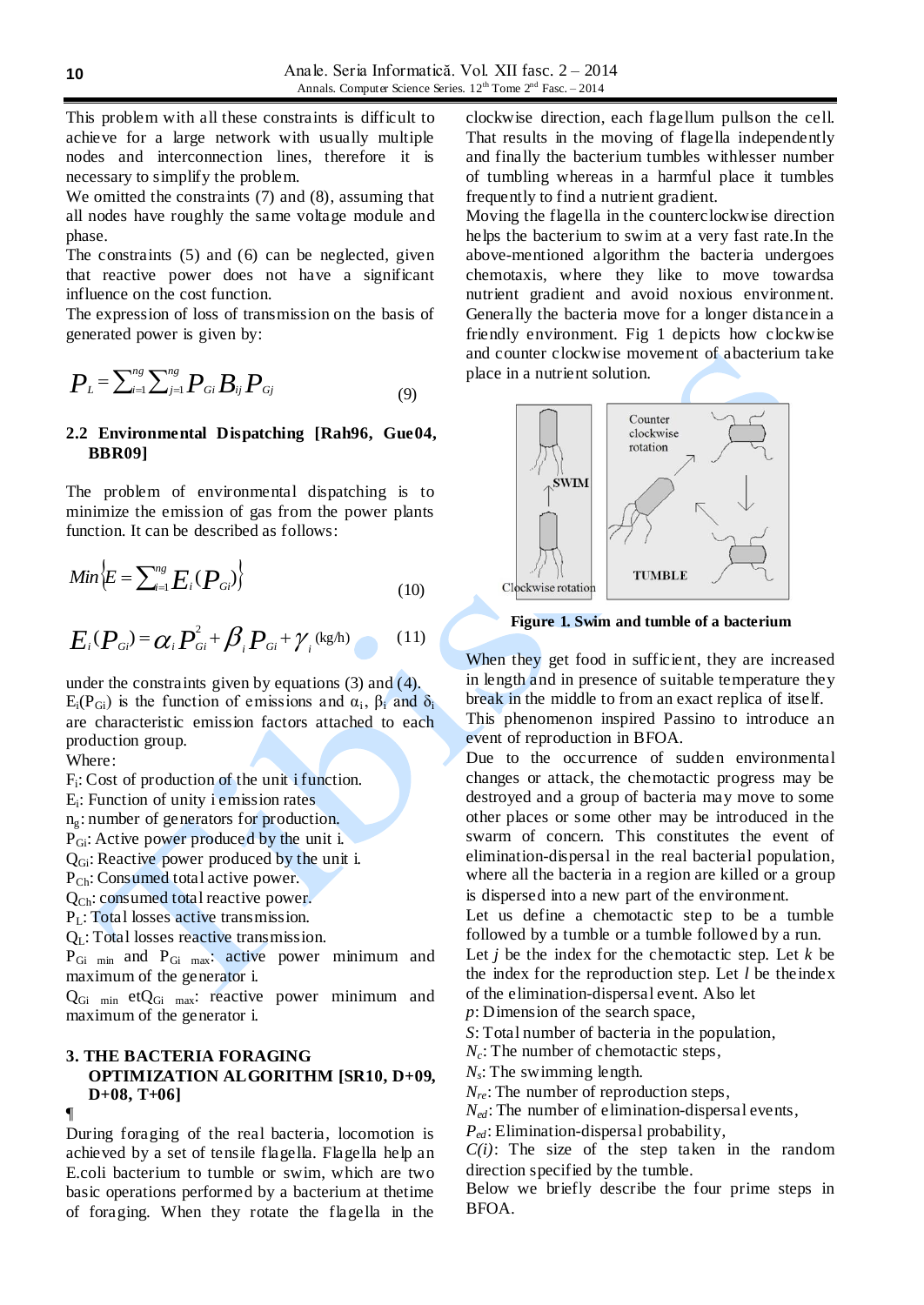**Chemotaxis**: This process simulates the movement of an E.coli cell through swimming and tumbling via flagella. Biologically an E.coli bacterium can move in two different ways. It can swim for a period of time in the same direction or it may tumble, and alternate between these two modes of operation for the entire lifetime. Suppose  $\theta^{i}(j, k, l)$  represents *i*-th bacterium at *j*th chemotactic, *k*-th reproductive and *l*-th elimination-dispersal step.  $C(i)$  is the size of the step taken in the random direction specified by the tumble (run length unit). Then in computational chemotaxis the movement of the bacterium may be represented by:

$$
\theta^{i}(j+1,k,l) = \theta^{i}(j,k,l) + C(i)\Delta(i)/\sqrt{\Delta^{i}(i)\Delta(i)}
$$
(12)

Where ∆ indicates a vector in the random direction whose elements lie in [-1, 1].

**Swarming**: An interesting group behavior has been observed for several motile species of bacteria including E.coli and S. typhimurium, where intricate and stable spatio-temporal patterns (swarms) are formed in semisolid nutrient medium. A group of E.coli cells arrange themselves in a traveling ring by moving up the nutrient gradient when placed amidst a semisolid matrix with a single nutrient chemoeffecter. The cells when stimulated by a high level of *succinate*, release an attractant aspertate, which helps them to aggregate into groups and thus move as concentric patterns of swarms with high bacterial density. The cell-to-cell signaling in E. coli swarm may be represented by the following function:

$$
J_{cc}(\theta, P(j,k,l)) = \sum_{i=1}^{s} J_{cc}(\theta, \theta^{i}(j,k,l))
$$
  
= 
$$
\sum_{i=1}^{s} \left[ -d_{atrac{an}{2}} \exp(-W_{atrac{an}{2}} \sum_{m=1}^{p} (\theta_{m} - \theta^{i}_{m})^{2}) \right]
$$
  
+ 
$$
\sum_{i=1}^{s} \left[ h_{repellant} \exp(-W_{repellant} \sum_{m=1}^{p} (\theta_{m} - \theta^{i}_{m})^{2}) \right]
$$
(13)

where  $\text{Jcc}(\theta, P(j, k, l))$  is the objective function value to be added to the actual objectivefunction (to be minimized) to present a time varying objective function, *S* is the total number ofbacteria, *p* is the number of variables to be optimized, which are present in each bacterium and  $\theta = [\theta_1, \theta_2, ..., \theta_p]^T$  is a point in the *p*-dimensional search domain.

D<sub>aatractant</sub>, w<sub>attractant</sub>, h<sub>repellant</sub>, w<sub>repellant</sub> are different coefficients that should be chosen properly.

**Reproduction:** The least healthy bacteria eventually die while each of the healthier bacteria (those

yielding lower value of the objective function) asexually split into two bacteria, which are then placed in the same location. This keeps the swarm size constant.

**Elimination and Dispersal**: Gradual or sudden changes in the local environment where a bacterium population lives may occur due to various reasons e.g. a significant local rise of temperature may kill a group of bacteria that are currently in a region with a high concentration of nutrient gradients. Events can take place in such a fashion that all the bacteria in a region are killed or a group is dispersed into a new location. To simulate this phenomenon in BFOA some bacteria are liquidated at random with a very small probability while the new replacements are randomly initialized over the search space.

### **The BFOA Algorithm [KGG11]:**

**[Step 1]** Initialize parameters  $p$ ,  $S$ ,  $N_c$ ,  $N_s$ ,  $N_{re}$ ,  $N_{ed}$ ,  $P_{ed}$ *, C(i)(i=1,2…S)*, $\theta^i$ . **[Step 2]** Elimination-dispersal loop: *l*=*l*+1 **[Step 3]** Reproduction loop: *k*=*k*+1 **[Step 4]** Chemotaxis loop:  $i=i+1$ [a] For  $i=1,2...S$  take a chemotactic step for bacterium *i* as follows. [b] Compute fitness function*,* J*(i, j, k, l).*

$$
J(i, j, k, l) = J(i, j, k, l) + \int_{cc} (\theta^i(j, k, l), P(j, k, l))
$$

(i.e. add on the cell-to cell attractant–repellant profile to simulate the swarming behavior) where, *Jcc* is defined in (13).

[c] Let Jlast*=*J*(i, j, k, l)* to save this value since we may find a better cost via a run.

[d] Tumble: generate a random vector  $\Delta(i) \in \mathbb{R}^p$  with each element ∆*m*(*i*),*m*=1,2,…,*p*, a random number on [-1, 1].

[e] Move: Let

$$
\boldsymbol{\theta}^{i}(j+1,k,l) = \boldsymbol{\theta}^{i}(j,k,l) + C(i)\Delta(i)/\sqrt{\Delta^{T}(i)\Delta(i)}
$$
(14)

This results in a step of size  $C(i)$  in the direction of the tumble for bacterium *i.*

[f] Compute  $J(i, j+1, k, l)$  and let

$$
J(i, j+1, k, l) = J(i, j, k, l) + \int_{\alpha}^{i} (\theta^i(j+1, k, l), P(j+1, k, l))
$$

[g] Swim

i) Let *m*=0 (counter for swim length).

ii) While *m*<*N<sup>s</sup>* (if have not climbed down too long). • Let *m=m+1*.

• If  $J(i, j +1, k, l)$ < $J$  last (if doing better),

let J $last=J(i, j+1, k, l)$  and let

$$
\boldsymbol{\theta}^{i}(j+1,k,l) = \boldsymbol{\theta}^{i}(j,k,l) + C(i)\Delta(i)/\sqrt{\Delta^{T}(i)\Delta(i)}
$$
(15)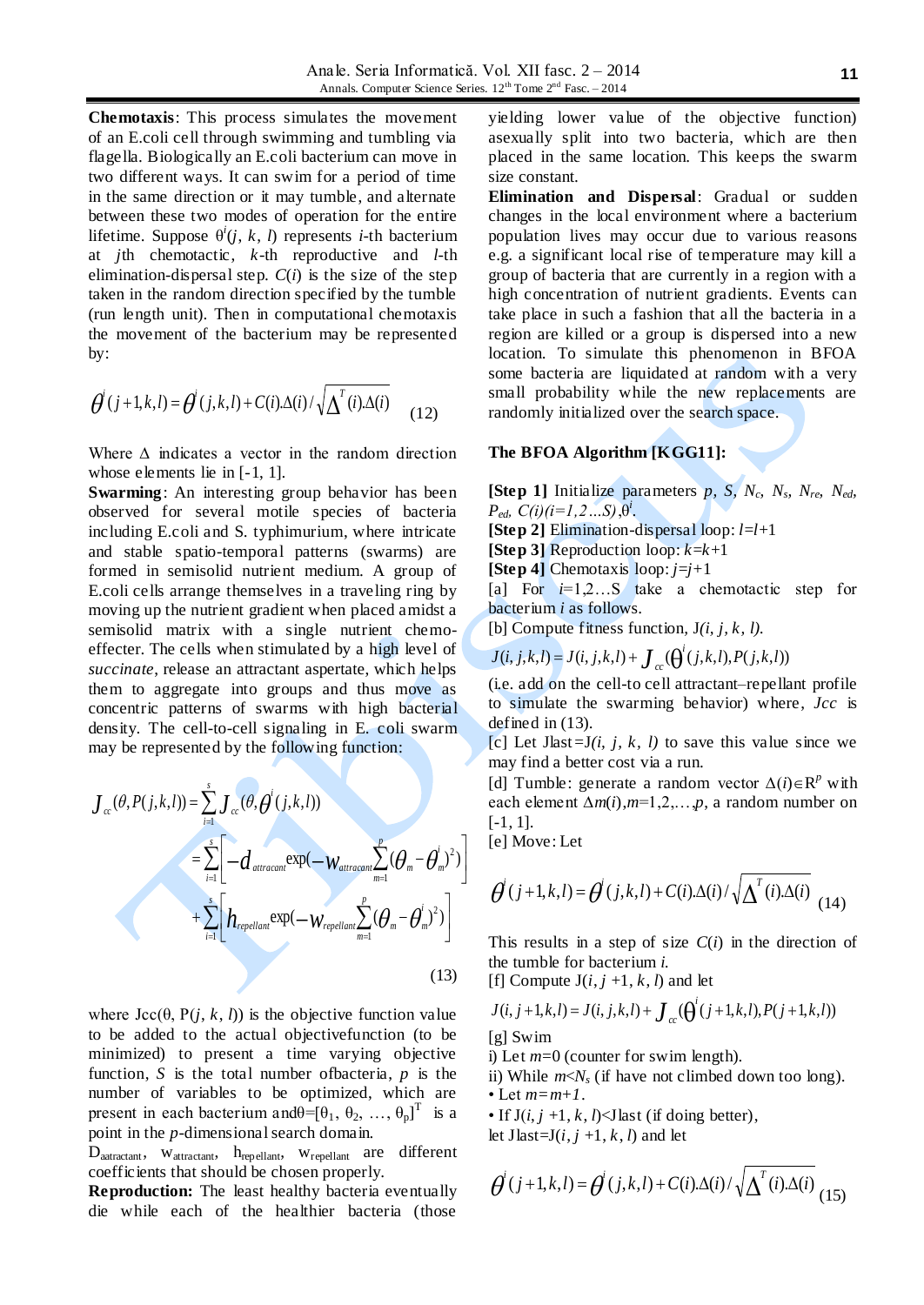And use this  $\theta^i(i+1, j, k)$  to compute the new  $J(i, j +1, j)$  $k, l$  as we did in [f]

• Else, let *m*=*N<sup>s</sup>* . This is the end of the while statement.

[h] Go to next bacterium  $(i+1)$  if  $i \neq S$ (i.e., go to [b] to process the next bacterium).

**[Step 5]** If  $j < N_c$ , go to step 4. In this case continue chemotaxis since the life of the bacteria is not over. [**Step 6**] Reproduction:

[a] For the given *k* and *l*, and for each  $i = 1,2,...,S$ , let

$$
\boldsymbol{J}_{\text{health}}^i = \sum_{j=1}^{Nc+1} J(i, j, k, l) \tag{16}
$$

be the health of the bacterium *i* (a measure of how many nutrients it got over its lifetime and how successful it was at avoiding noxious substances). Sort bacteria and chemotactic parameters *C*(*i*) in order of ascending cost Jhealth (higher cost means lower health).

[b] The *S<sup>r</sup>* bacteria with the highest Jhealth values die and the remaining  $S_r$  bacteria with the best values split (this process is performed by the copies that are made are placed at the same location as their parent).

**[Step 7**] If  $k < N<sub>re</sub>$ , go to step 3. In this case, we have not reached the number of specified reproduction steps, so we start the next generation of the chemotactic loop.

[**Step 8**] Elimination-dispersal: For *i*=1,2,…,*S* with probability *Ped*, eliminate and disperse each bacterium (this keeps the number of bacteria in the population constant). To do this, if a bacterium is eliminated, simply disperse another one to a random location on the optimization domain. If  $l < N_{ed}$ , then go to step 2; otherwise end.

### **4. APPLICATIONS [SR10, D+09, D+08, T+06]**

### **4.1 Network [A+09, MFD07, KG05]**

The application for our BFOA algorithm was made on network IEEE 30 bus with 6 generators of electrical energy.

The total load of the network is 283,4 MW. Under constraints:  $\Sigma P_{Gi} - P_{ch} - P_L = 0$ 

> $5 \leq P_{G1} \leq 150$  (MW)  $5 \leq P_{G2} \leq 150$  (MW) 5≤P<sub>G3</sub>≤150 (MW) 5≤PG4≤150 (MW) 5≤P<sub>G5</sub>≤150 (MW)  $5 \leq P_{G6} \leq 150$  (MW)

Active loss was considered as a constant whose value is determined by the Newton-Raphson method. With data parameters of lines, there are active network losses equal to 2.6MW

The cost of each production function coefficients are represented in table 1:

|  |  | Table 1. Coefficients of Poduction function |  |
|--|--|---------------------------------------------|--|
|  |  | $G=f$ $G$ $G$ $G$ $G$ $G$ $G$               |  |

| Coef | Gı  | G,  | $G_{R}$ | $\mathrm{G}_4$ | G,  | $\mathrm{G}_6$ |
|------|-----|-----|---------|----------------|-----|----------------|
|      | 10  | 10  | 20      | 10             | 20  | 10             |
| В    | 200 | 150 | 180     | 100            | 180 | 150            |
| Α    | 100 | 120 | 40      | 60             | 40  | 100            |

**Table 2. Coefficients of Emission function**

| 1800 - 1900 - 1900 - 1910 - 1911 - 1911 - 1911 - 1912 - 1912 - 1912 - 1912 - 1912 - 1912 - 1912 - 19 |       |       |       |                       |       |       |
|------------------------------------------------------------------------------------------------------|-------|-------|-------|-----------------------|-------|-------|
| Coef                                                                                                 | Úī    | G     | G.    | <b>C</b> <sub>4</sub> | ∪ً⊳   | Ġ     |
| $\alpha$                                                                                             | 4.091 | 2.543 | 4,258 | 5,426                 | 4,258 | 6,131 |
|                                                                                                      | 5.554 | 6.047 | 5.094 | 3.550                 | 5.094 | 5,555 |
|                                                                                                      | 6,490 | 5,638 | 4,586 | 3,380                 | 4.586 | 5,151 |

Our algorithm parameters have been adjusted as follows:

P=1, S=70, N<sub>c</sub>=10, N<sub>s</sub>=3, N<sub>re</sub>=4, N<sub>ed</sub>=2, P<sub>ed</sub>=0.25,  $C(i)=0.2$ .

### **4.2 The application re sults**

The optimal values of generated power, of the multifunction of the cost of fuel and emissions at the same time are given by table 3:

**Table 3. Optimal generated power, cost of Production and Emissions values**

| Number of Generator        | Optimal power $P_G(MW)$ |
|----------------------------|-------------------------|
|                            | 12.755                  |
|                            | 30.482                  |
|                            | 52.452                  |
|                            | $105.\overline{191}$    |
|                            | 49.919                  |
|                            | 35.201                  |
| Cost of Production $(S/h)$ | 606.024                 |
| Emission (Tonnes/h)        | 0.20663                 |

The optimal values of generated power, of the function of the cost of fuel and the emission rate function are separately given by table 4:

**Table 4. Optimal values of generated power, cost of Production and Emissions separately**

|                                    | Optimization | Optimization |
|------------------------------------|--------------|--------------|
|                                    | of cost      | of emission  |
| $P_{G1}$ (MW)                      | 10.347       | 35.829       |
| $P_{G2}$ (MW)                      | 30.709       | 43.842       |
| $P_{G3}$ (MW)                      | 53.569       | 52.389       |
| $P_{G4}(MW)$                       | 102.021      | 49.720       |
| $P_{G5}$ (MW)                      | 52.803       | 52.069       |
| $P_{G6}$ (MW)                      | 36.551       | 52.151       |
| Cost of Production $(\frac{6}{h})$ | 605.902      | 633.147      |
| Emission (Tonnes/h)                | 0.20607      | 0.18738      |

A few models to compare are presented in Table 5.

**Table 5. Comparison between LP, MOSST and BFOA**

| Method                          | ΙP      | <b>MOSST</b> | <b>BFOA</b> |
|---------------------------------|---------|--------------|-------------|
| Best cost $(\frac{8}{h})$       | 606,314 | 605,889      | 605.902     |
| Corresponding emission          | 0,22330 | 0.22220      | 0,20607     |
| (Tonnes/h)                      |         |              |             |
| <b>Best Emission (Tonnes/h)</b> | 0.19203 | 0.19418      | 0.18738     |
| Corresponding $cost(\$\pi$)$    | 639,600 | 644.112      | 633.147     |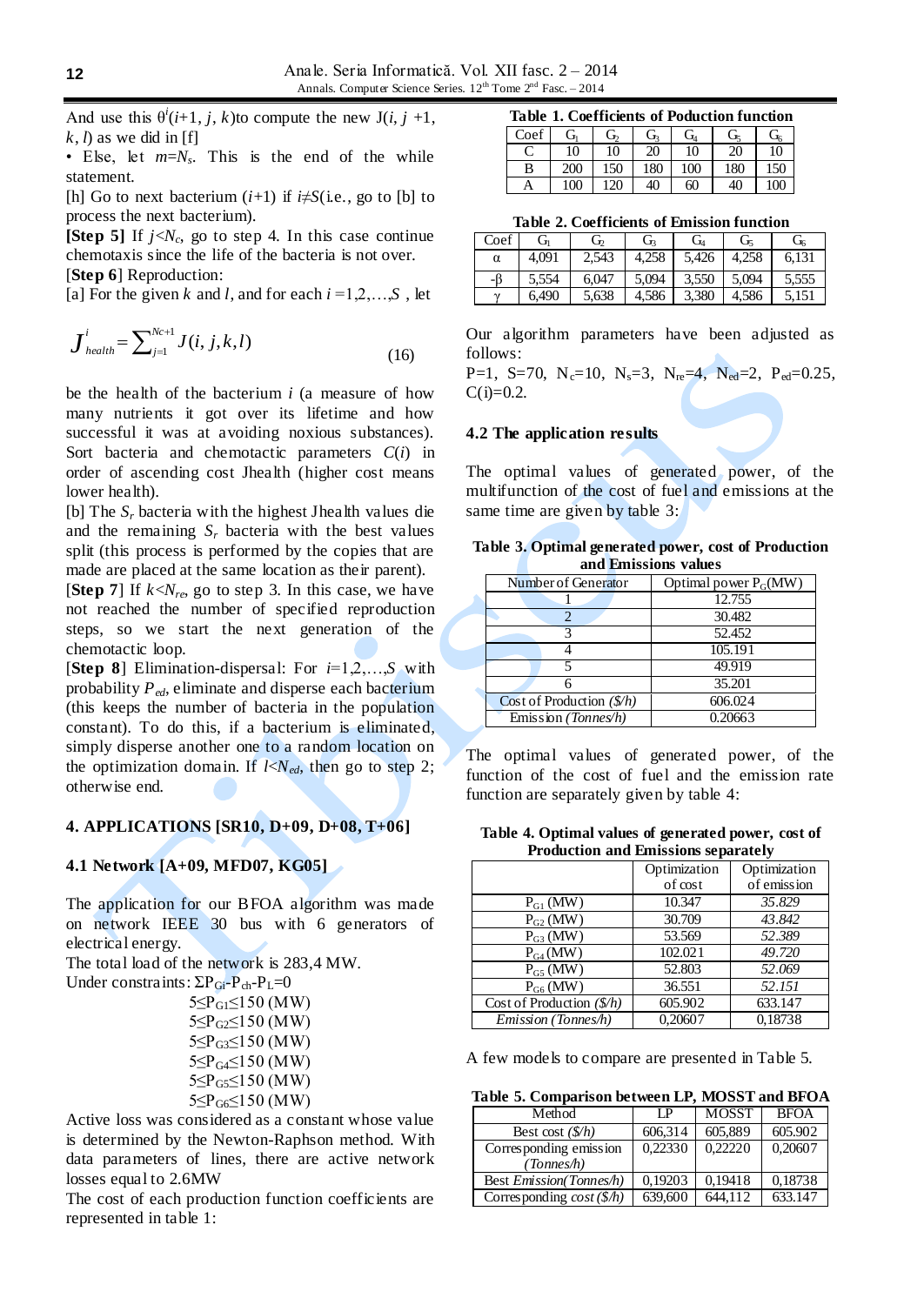







### **4.3 Interpretation of results**

For the results of simulation, we have calculated the optimum combination between the cost of production function and the emissions and the optimum of the two functions separately, the results found by the combined optimization rates better than the results of separate optimization. Comparison of results of simulation between the proposed methods shows that the BFOA gave better results, especially for the optimization of the function of gas emissions separately.

### **CONCLUSION**

This article is an attempt to find the optimal values of the cost of production and emission of toxic gases, which are taken as objective functions using the BFOA optimization algorithm.

BFOA is a metaheuristic algorithm uses stochastic search random, easy to implement and requires no calculation of derivatives. The algorithm proposed in this study was written in Pascal software and applied on a network of electric power of IEEE 30-bus.

BFOA method allowed us to find satisfactory and much more efficient than conventional techniques results in dealing with multi objective optimization problems.

# **REFERENCES**

- [Abi03] **M. A. Abido** *A niched Pareto genetic algorithm for Multiobjective Environmental / Economic Dispatch*, International Journal of Electrical Power and Energy Systems, 25, (2003), 97- 105.
- [A+09] **L. Abdelhakem-Koridak, M. Rahli, D. Lefebvre, F.-Z. Benayed** - *Optimisation d'un Dispatching Economique et Environnemental d'energie electrique par l'algorithme Harmony Search*, Laboratoire GREAH, Université du Havre, 2009.
- [BBR09] **A. Belmadani, L. Benasla, M. Rahli** *Etude d'un dispatching économique et environnemental par la méthode search harmony,* ACTA Electrotehnica, 2009, 50, p. 44-48.
- [BRA11] **F. Z. Benayed, M. Rahli, L. Abdelhakem-Koridak** - *Optimisation du Dispatching Economique par l'algorithme Harmony Search*, Acta Electrotehnica, 52, (Novembre 1, 2011).
- [D+08] **J. Dang, A. Brabazon, M. O'Neill, D. Edelman** - *Option Model Calibration Using a Bacterial Foraging Optimization Algorithm*, in Applications of Evolutionary Computing, pp. 113- 122, 2008.
- [D+09] **S. Das, A. Biswas, S. Dasgupta, A. Abraham** - *Bacterial Foraging Optimization Algorithm: Theoretical Foundations, Analysis and Applications*, in Foundations of Computer Inteligence, vol. 3, SCI 203, pp. 23-55, 2009.
- [Gue04] **R. P. Guerrero** *Differential evolution based power dispatch algorithms*, thesis of master of science, University of Purto Rico, Mayaguez Campus, (2004).
- [KG05] **K. S. Lee, Z. W. Geem** *A new metaheuristic algorithm for continuous engineering optimization: harmony search theory and practice*, in Computer